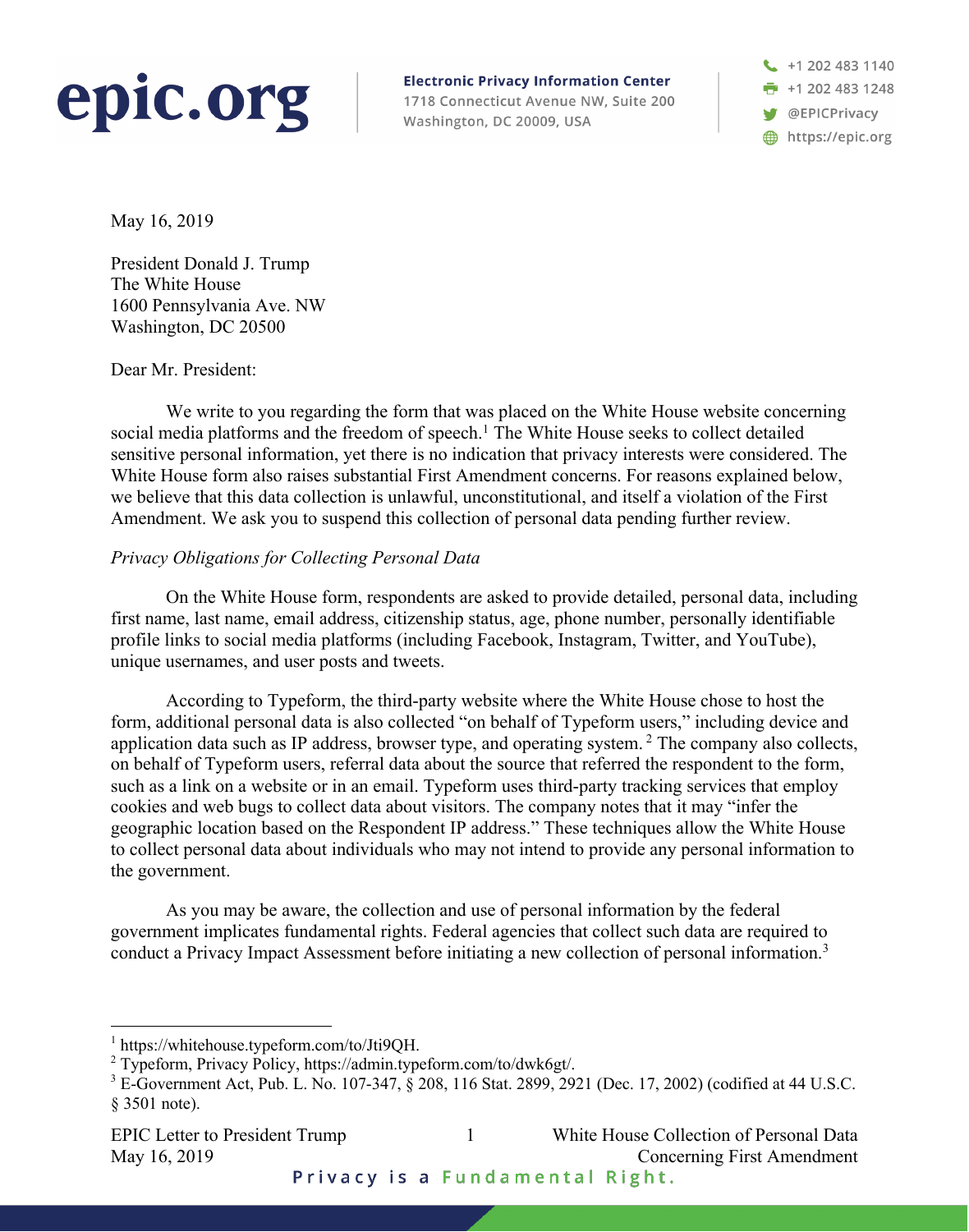Federal agencies that create record systems are also required to publish a notice in the Federal Register. 4

A Privacy Impact Assessment requires all federal agencies that seek to collect and user personal data to identify and evaluate:

- What information is to be collected;
- Why the information is being collected;
- The intended use of the information;
- With whom the information will be shared;
- What notice or opportunities for consent will be provided to individuals;
- How the information will be secured;
- What the privacy risks of collecting and using the information will be;
- Whether alternate processes would better mitigate the privacy risks of collection;
- Whether a system of records is being created under the Privacy Act.

Agencies are then expected to review the assessment and to determine whether collection is necessary and appropriate. A Privacy Impact Assessment may lead an agency to modify or withdraw a proposed data collection. The agency is also required to publish the Privacy Impact Assessment for review.

There is no indication that the White House undertook a Privacy Impact Assessment prior to the decision to collect this sensitive personal information.

The collection of personal information regarding First Amendment protected speech by the government is of particular concern. The Privacy Act, which governs the conduct of all federal agencies, simply prohibits it.<sup>5</sup> This follows from an important Supreme Court decision which made clear that efforts by the government to collect information about the political values of citizens poses a direct threat to the First Amendment and our constitutional form of government.6

Absent the required Privacy Impact Assessment, this collection of personal data by the federal government is unlawful. The fact that the data collection concerns First Amendment activity underscores the need to suspend collection pending a thorough review.

#### *The First Amendment and the Right of Anonymity*

The United States Supreme Court has made clear that the people have the right to express their views without being required to reveal their actual identities. <sup>7</sup> As the Court has noted, the

 $45$  U.S.C. §  $552a(e)(4)$ .

<sup>&</sup>lt;sup>5</sup> 5 U.S.C. § 552a(e)(7) ("Each agency that maintains a system of records shall . . . maintain no record describing how any individual exercises rights guaranteed by the First Amendment unless expressly authorized by statute or by the individual about whom the record is maintained or unless pertinent to and within the scope of an authorized law enforcement activity[.]")

<sup>6</sup> *Baird v. State Bar of Ariz.*, 401 U.S. 1 (1971).

<sup>7</sup> *Watchtower Bible & Tract Society of New York, Inc. v. Village of Stratton*, 536 U.S. 150 (2002).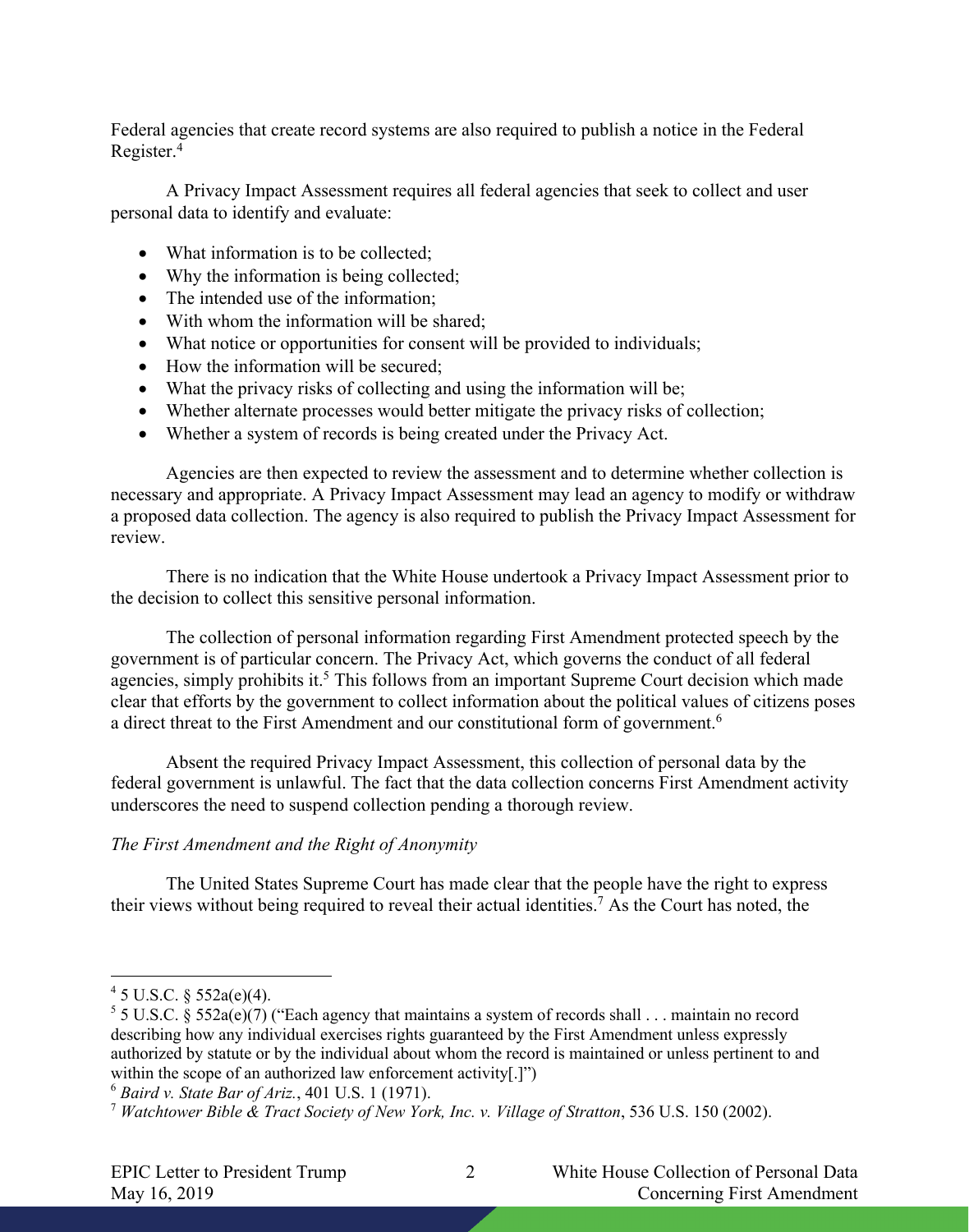Federalist Papers—among the foundational documents of the U.S. government—were published under pseudonyms precisely because the authors feared retribution.<sup>8</sup>

The form that appears on the White House website regarding concerns about the First Amendment requires each respondent to provide their first name, their last name, and a yes/no response to the question of whether they are "a U.S. citizen or permanent resident." Asterisks indicate that these are required fields. And if the respondent fails to provide any of this information, the following message appears:

# Unfortunately, we can't gather your response through this form. Please feel free to contact us at WhiteHouse.gov/contact.

This collection of personal data occurs before the individual has even decided what he or she might say to the federal government about the sensitive issue of First Amendment freedoms.

If—and only if—the individual provides identifying personal information to the government, their views may be subsequently conveyed to the White House. This is itself a violation of the First Amendment right to express political views without a requirement of identification by the government. It is unlawful and unconstitutional.

## *The First Amendment and Non-Citizens*

There is a second First Amendment problem with the form. The form asks respondents to indicate whether they or not they are "citizens or permanent residents." But the First Amendment makes no such distinction. As the Supreme Court has long emphasized, "Freedom of speech and of press is accorded aliens residing in this country."9

The presence of this question on a survey concerning the First Amendment suggests that personal data is, in fact, being gathered for purposes unrelated to the First Amendment. This is similar to the recent decision of the Census Bureau to add a question about citizenship the 2020 Census for purposes unrelated to the tabulation of the census. That decision has led to multiple lawsuits.<sup>10</sup>

In 2017, Vice President Pence undertook to collect state voter without first conducting a Privacy Impact Assessment. That effort was widely opposed. The Presidential Advisory Commission on Election Integrity was eventually shuttered and the data unlawfully obtained was deleted.11

Americans across the country share a deep commitment to the First Amendment and the protection of personal privacy. The White House should protect these fundamental rights.

 <sup>8</sup> *McIntyre v. Ohio Elections Comm'n*, 514 U.S. 334, 360 (1995).

<sup>9</sup> *Bridges v. Wixon*, 326 U.S. 135, 148 (1945).

<sup>10</sup> *E.g.*, *EPIC v. U.S. Dep't of Commerce*, No. 19-5031 (D.C. Cir. argued May 8, 2019).

<sup>11</sup> Fifth Decl. of Charles C. Herndon, *EPIC v. Presidential Advisory Comm'n on Election Integrity*, No. 17- 1320 (D.D.C. Aug. 20, 2018), *available at* https://epic.org/privacy/litigation/voter/epic-v-commission/EPICv-Commission-fifth-Herndon-declaration-082018.pdf*.*